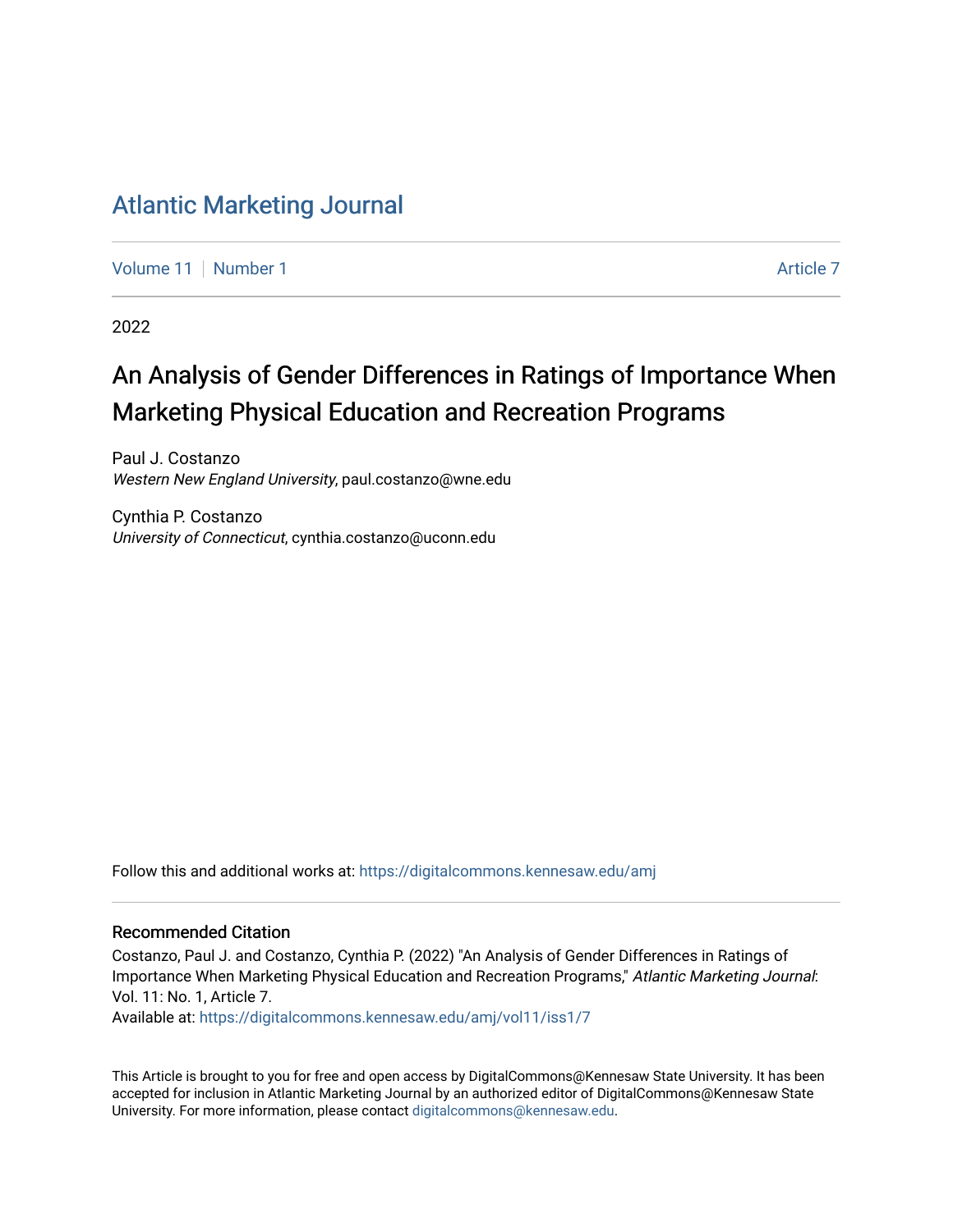# An Analysis of Gender Differences in Ratings of Importance When Marketing Physical Education and Recreation Programs

### Paul J. Costanzo, Western New England University, paul.costanzo@wne.edu Cynthia P. Costanzo, University of Connecticut

*Abstract –* A problematic issue reported by many professionals in the sport and recreation industry is that there is a lack of specificity regarding how to effectively promote physical education and town recreation programs. Related to this issue is that there is a need for additional research on how gender differences may influence the utilization of promotional messaging aimed at increasing the importance of sport and physical education. Seven marketer dominated and three non-marketer dominated information sources were examined in this study. Significant differences were found between men and women subject's ratings of the importance of elementary school, town recreation, and middle school physical education programs. Additionally, significant relationships between importance ratings and utilization of marketer sources of information were found. The results on this study may be relevant to recreation and marketing professionals interested in developing effective marketing communication campaigns.

*Keywords –* Sport marketing, promotional messaging, gender differences, community-based physical education and recreation promotional campaigns

### Introduction

Sport and recreation professionals having specific knowledge about how to develop effective marketing communication campaigns will be one-step closer to successfully promoting healthier habit-forming behavior and in turn results in life-long community-based health and wellness for their respective target markets. The purpose of this paper is to analyze data on differences between males and females' utilization of sources of information and to determine if relationships exist between ratings of sources of information and ratings of importance of physical education and town recreation programs.

A primary goal of professionals working in the sport and recreation industry is to utilize physical activity and recreational programming to positively influence lifetime healthy behaviors and overall well-being. Understanding how marketing messages and promotions are received and potentially, behaviors influenced by gender, can guide sport and recreational professionals to develop marketing campaigns to target the participant more effectively.

As obesity rates in the U.S. continue to rise, health-care professionals recognize that physical inactivity is shown to be a primary contributor. The research presented here suggests that men and women respond differently to promotional messages. By recognizing these differences, sport and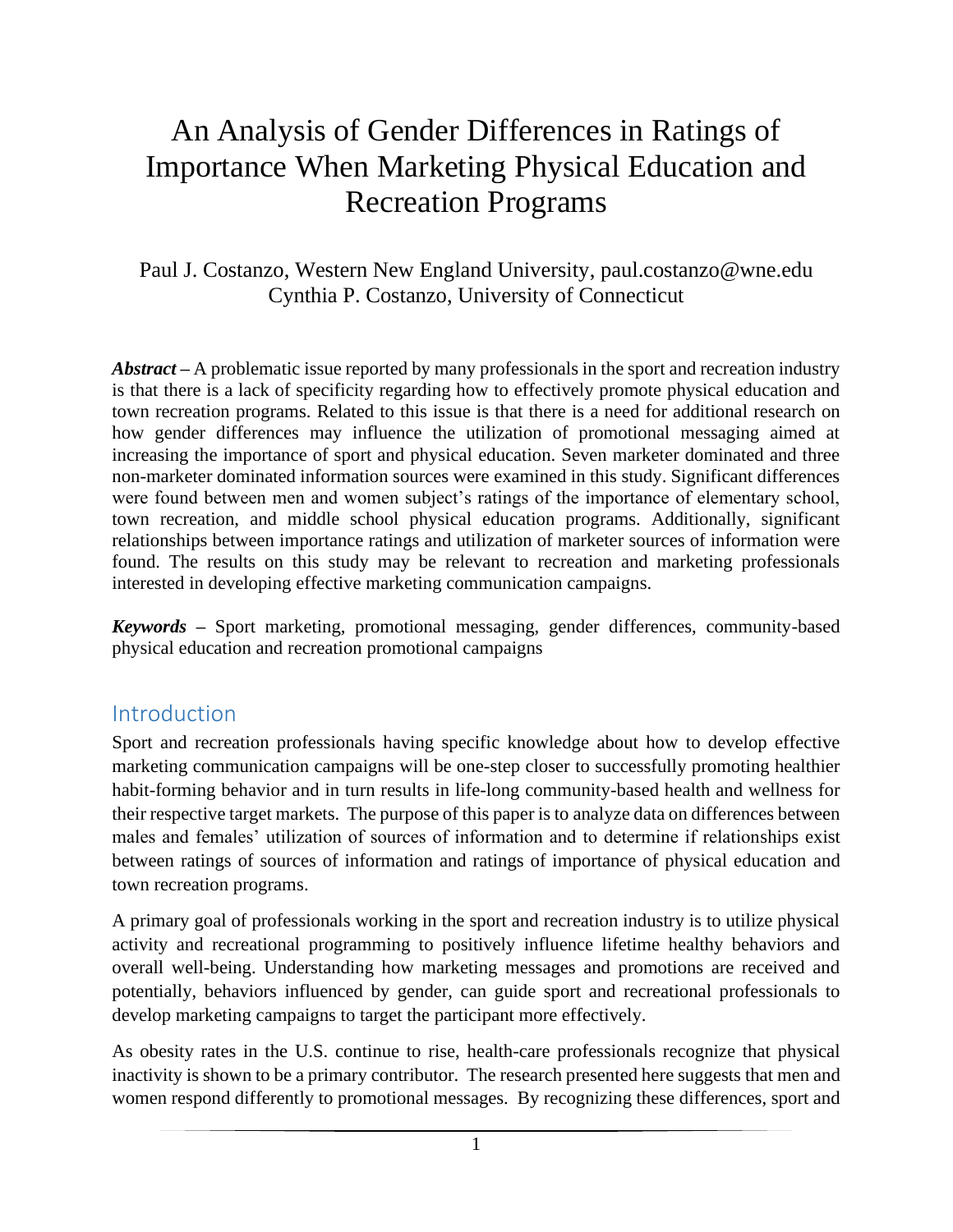recreation professionals may develop specific marketing campaigns to increase physical activity for targeted segments that result in positive health outcomes and ultimately lead to enhanced wellness.

The sources of information investigated in this study include those designated as marketer dominated. Marketer dominated sources of information were defined as promotional media sources commonly used in a promotional campaign. The seven marketer dominated sources of information analyzed in this study were magazine advertisements, television advertisements, books, newspapers, radio, internet, and direct mail.

# Review of the Literature

The total revenue for the sports industry in the United States in 2017 was estimated to be 325 billion (Sports Marketing 2016-2017, 17<sup>th</sup> Edition, RKMA Market Research Handbook Series) and in 2018 it increased by 25 billion to 350 billon (Sports Marketing 2018-2019, 18th Edition RKMA Market Research Handbook Series). To date, it appears the popularity of sport is not associated with decreases in the obesity rates or increases in the physical well-being of the average American. This is the case despite the existence of sports programs such as the NFL's Play 60 program, developed specifically to combat childhood obesity (Sparvero and Warner 2019).

In 2017, approximately 29.6% of the adult population self-identified as obese, a 17.6 % increase since 1990 (Healthcare Business Market Research Handbook 2017-2018). Furthermore, Gray et al. (2018) found that physical inactivity is a primary contributor to obesity. Obesity is only one of the negative health concerns, as it is also associated with multiple health risk factors including heart disease and diabetes (Hales, Carroll, Fryar, and Ogden 2017). Additionally, in a recent New York Times article, Brody (2019) reported that higher rates of obesity increased risk of sleep apnea.

There appears to be a disconnection between Americans' increased affinity toward sport and sportrelated spending habits and the adoption of regular healthy sport and recreation activities. The authors do not believe that this alone is the result of the lack of physical activity of the average American however; there have been cases where sport marketing campaigns promoting physical activity have fallen short of their campaign goals. Professional sport teams and sport organizations have attempted to promote healthier exercise habits however; these programs generally are not empirically validated (Sparvero and Warner 2019).

What is clear is that obesity affects some segments differently than others (see Figure 1). For example, severe obesity in adults was higher in women than in men and among adults, the prevalence of both obesity and severe obesity was highest in non-Hispanic black adults compared with other race and Hispanic-origin groups (Hales, Carroll, Fryar, and Ogden, 2020).

CDC data from 2019 also showed that for adults aged twenty and over, Hispanic and Non-Hispanic blacks were significantly more obese than Non-Hispanic Whites. In addition, Gray et al. (2018) reported that physical inactivity is one of the primary contributors to the obesity epidemic in the U.S. and it therefore one of the primary targeted intervention strategies.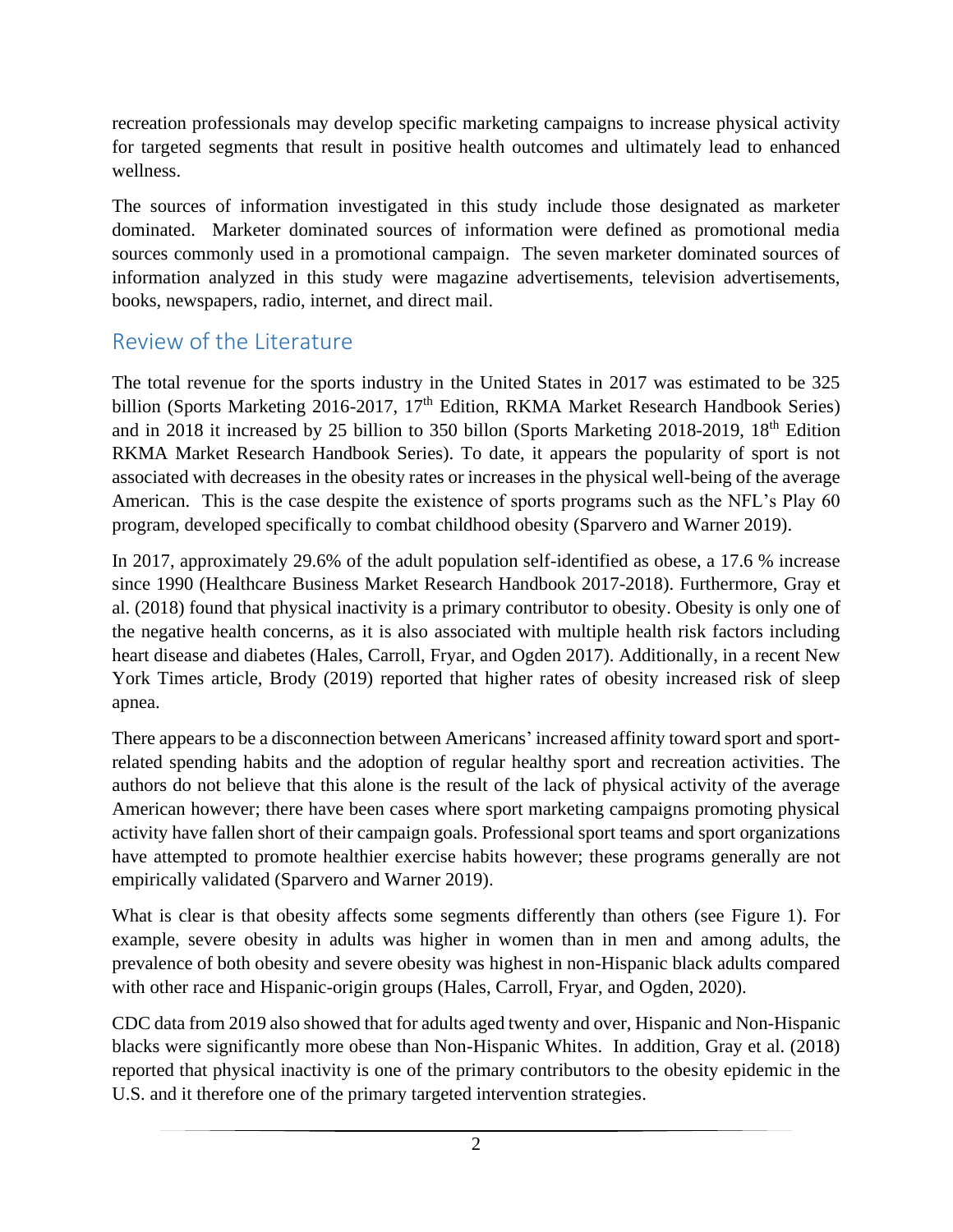

<sup>1</sup>Significantly different from non-Hispanic Asian persons.

<sup>2</sup>Significantly different from non-Hispanic white persons.

<sup>2</sup>Significantly different from Hispanic persons.

<sup>4</sup>Significantly different from women of same race and Hispanic origin.

NOTES: All estimates are age adjusted by the direct method to the 2000 U.S. census population using the age groups 20-39, 40-59, and 60 and over. Access data table for Figure 2 at: h tps://www.cdc.gov/nchs/data/databriefs/db288\_table.pdf#2

SOURCE: NCHS, National Health and Nutrition Examination Survey, 2015-2016.

*Figure 1-Obesity among adults aged 20 and over, by sex and race and Hispianic origin: U.S. 2015-2016.*

#### Gender differences in the utilization of sport and physical activity promotions

Significant differences between men and women's utilization of sources of information have been found in a prior study by these authors (Costanzo and Costanzo 2017, 2019). The results from the past studies are mentioned here because they provide further evidence of the differences between male and females' utilization of sources of information. The focus of the current study is threefold. The first is to investigate further the differences between male and female utilization of sources of information and to assess gender ratings of the importance of physical education and town recreation programs. The second is to investigate the relationships between the ratings of the utilization of sources of information and the ratings of importance of physical education and town recreation programs for males and females. The third is to share the results of this study with sport and recreation researchers and professionals interested in developing promotional campaigns to increase the value and adoption of their physical fitness and physical education programs.

Research in this area is necessary because it can offer benefit by providing a clearer understanding of the existence of gender differences in the utilization of sources of information. Additionally, by reviewing empirical studies on the association between utilization of sources of information and the level of importance of physical education programs for both males and females these studies may be helpful to sport and recreation professionals responsible for the promotion of their programs. The results of the research provided in this study may also provide empirical validation of the differences between male and females' ratings of the importance of physical education and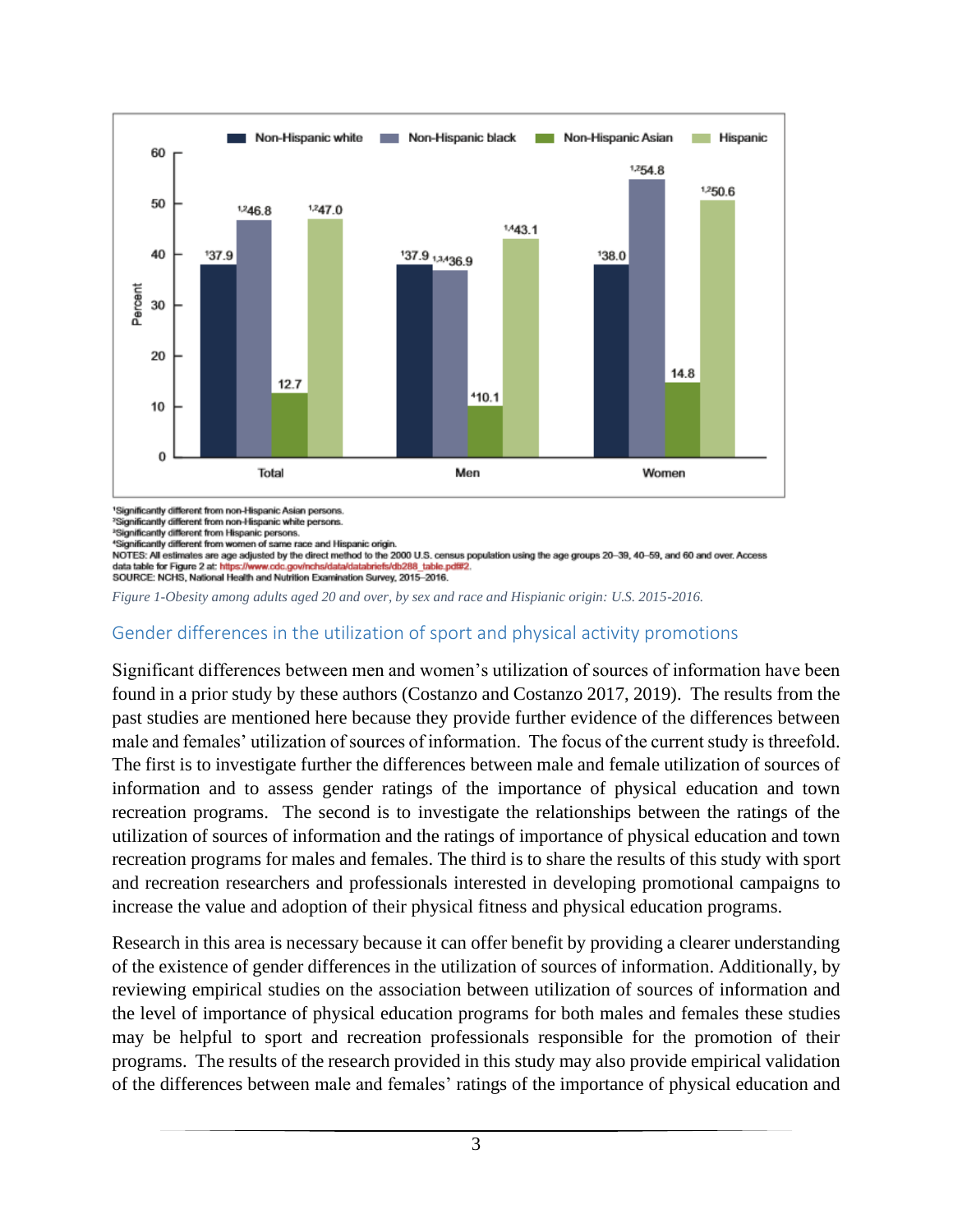recreation programs. These results may then be used to promote future healthier community-based information campaigns aimed at reducing obesity. According to Graham and Graham (2007), physical inactivity is not the sole cause of obesity and media campaigns are not the sole solution. Understanding the potential value of health enhancing benefits of media campaigns promoting physical activity may improve campaign effectiveness. In so doing, this may assist in the reduction of obesity and therefore improve public health. Promotional efforts aimed at educating communities about sport and recreation play a key role in enhancing healthier living standards. According to Leahy, Shugrue, Daigle, and Daniel (2009) media campaigns can be effective in promoting healthier physical fitness activity of park visitors. Research on identifying additional factors that may increase the likelihood of success of a promotional campaign to foster communitybased physical education and wellness programs is long overdue.

# Methodology

#### Sample

Five hundred seventy-four subjects completed a 46-item Consumer Health Information Questionnaire (see Appendix). Of this total, five hundred five subjects reported their gender (282 males and 223 females). Subjects' age ranged from 17 to 60 years of age with two hundred and sixty-two subjects aged 18 years of age or younger and two hundred and eighty-one aged 19 years old or above.

Response rates varied by question and were indicated when significant findings were reported. Questionnaire items included health and wellness topics, use of marketer sources of information and demographic type questions. Seven-point Likert-type scales were used to assess subjects' level of importance and utilization of marketer sources of information.

All statistical analyzes were performed using SPSS. T tests were used to test for gender differences for subjects' ratings of marketer-dominated sources of information, and subjects' ratings of level of importance on the following five variables: Elementary School Physical Education Programs, Town Recreation Programs, Middle School Physical Education Programs, High School Physical Education Programs, and Collegiate Physical Education Programs.

A Pearson Product Correlation was also used to analyze the relationships for male subjects' ratings of marketer-dominated sources of information and their ratings of importance on each of the five variables listed above. This analysis was repeated for female subjects.

### Findings

Three significant differences were found  $\omega$  alpha levels < 0.01 between males and females' ratings of Level of Importance of Physical Education Programs. Female subjects' ratings of Level of Importance were significantly different than the ratings of male subjects' for Town Recreation Programs, Elementary School Physical Education Programs, and Middle School Physical Education Programs (See Table 1).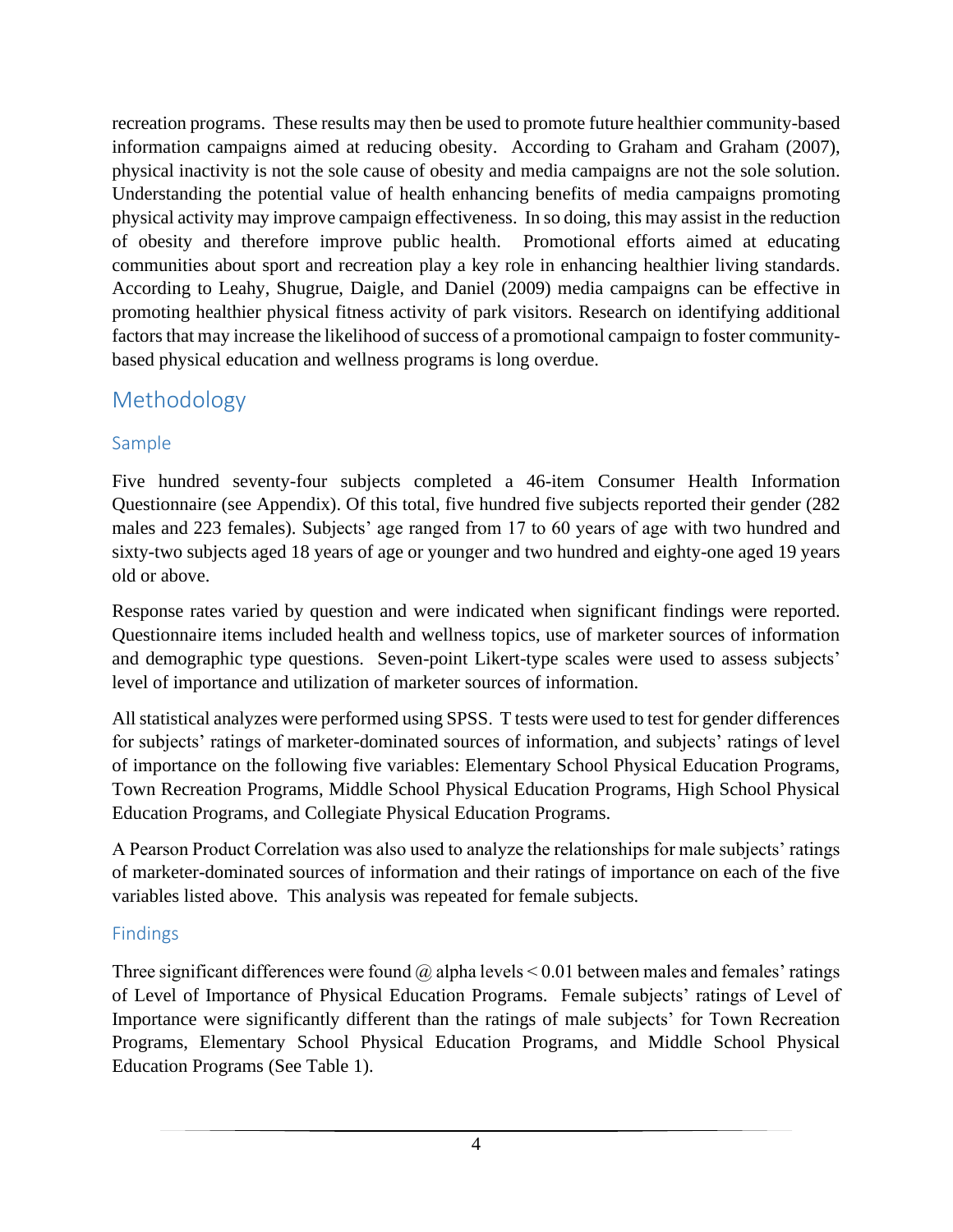| of Physical Education<br><b>Importance</b><br><b>Programs</b>                  | Gender         | N            | <b>Mean</b>  | $\mathbf{t}$ | Sig.<br>$(2 \text{ tailed})$ |
|--------------------------------------------------------------------------------|----------------|--------------|--------------|--------------|------------------------------|
| of<br>Town<br>Recreation<br>Importance<br>Programs                             | Male<br>Female | 282<br>222   | 5.33<br>5.79 | 3.869        | $0.000**$                    |
| of<br>School<br>Elementary<br>Importance<br><b>Physical Education Programs</b> | Male<br>Female | 2.78<br>2.21 | 5.61<br>6.03 | 3.534        | $0.000**$                    |
| Importance of Middle School Physical<br><b>Education Programs</b>              | Male<br>Female | 278<br>218   | 5.53<br>5.97 | 3.768        | $0.000**$                    |
| Importance of High School Physical<br><b>Education Programs</b>                | Male<br>Female | 279<br>220   | 5.80<br>6.02 | 1.916        | 0.056                        |
| Physical<br>of Collegiate<br>Importance<br><b>Education Programs</b>           | Male<br>Female | 278<br>219   | 5.38<br>5.43 | .377         | 0.706                        |

*Table 1- Gender Differences in Importance Ratings of Physical Education Programs – \*\*Sig. <0.01\*Sig. <0.05*

The mean for female subjects' Level of Importance ratings of Town Recreation Programs was 5.79, and the mean for male subjects' was 5.33 with t=3.869, significant  $\omega$  0.000. The mean for female subjects' Level of Importance ratings of Elementary School Physical Education Programs was 6.03, and the mean for male subjects' was 5.61 with t=3.534, significant  $@$  0.000. The mean for female subjects' Level of Importance ratings of Middle School Physical Education Programs was 5.97, and the mean for male subjects' was 5.53 with t=3.768, significant @ 0.000.

Several significant positive relationships for female subjects' Importance ratings of Recreation/ Physical Education Programs and Utilization of Media ratings were found. Significant findings are reported in Table 2. Female subjects' Importance ratings of Town Recreation Programs were significant for Books  $(r=143, \langle 0.05 \rangle)$  and Newspapers  $(r=216, \langle 0.01 \rangle)$ . Female subjects' Importance ratings of Elementary Physical Education Programs were significant for both Books  $(r=.192, <0.01)$  and Newspapers  $(r=.212, <0.01)$ . Female subjects' Importance ratings of Middle School Physical Education Programs were significant for both Books  $(r=.172, <0.01)$  and Newspapers  $(r=.187, <0.01)$ . There were no significant correlations for female subjects' Importance ratings of High School Physical Education Programs and utilization of any media type. Female subjects' Importance ratings of Collegiate Physical Education Programs were significant for Newspapers (r=.187, <0.01), Radio (r=.171, <0.01) and the Internet (r=.140, <0.05).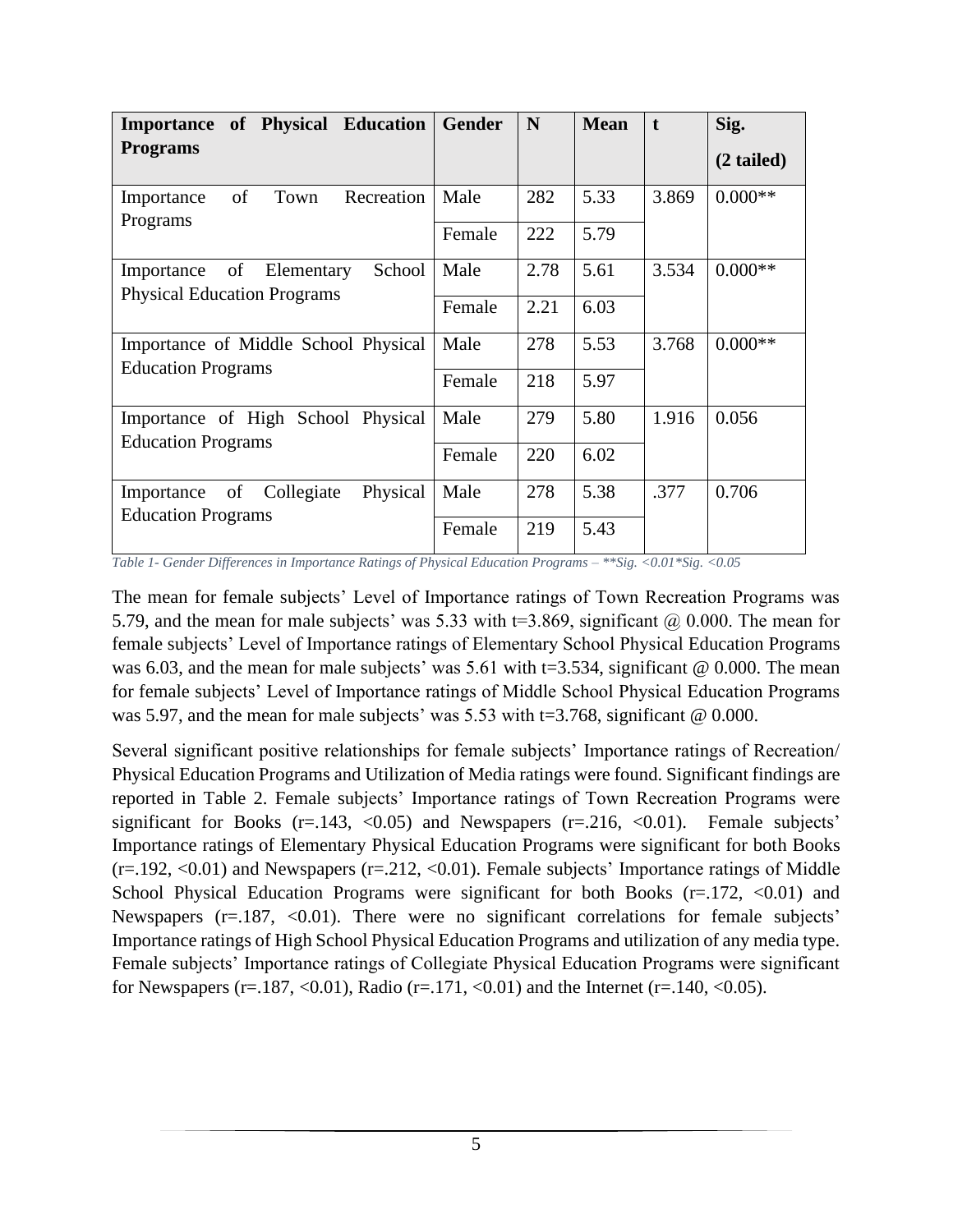| <b>Females</b>     |                                                                 |                                                           |                                                   |                                                           |                                                           |  |  |
|--------------------|-----------------------------------------------------------------|-----------------------------------------------------------|---------------------------------------------------|-----------------------------------------------------------|-----------------------------------------------------------|--|--|
|                    | <b>Importance Ratings for Recreation and Physical Education</b> |                                                           |                                                   |                                                           |                                                           |  |  |
| <b>Media</b>       | <b>Town Recreation</b>                                          | <b>School</b><br>Elem                                     | <b>Middle</b><br><b>School</b>                    | <b>High</b><br><b>School</b>                              | Collegiate<br><b>Physical</b>                             |  |  |
| <b>Utilization</b> | <b>Programs</b>                                                 | <b>Physical</b>                                           | <b>Physical Education</b>                         | <b>Physical Education</b>                                 | <b>Education Programs</b>                                 |  |  |
|                    |                                                                 | <b>Education</b>                                          | <b>Programs</b>                                   | <b>Programs</b>                                           |                                                           |  |  |
|                    |                                                                 | <b>Programs</b>                                           |                                                   |                                                           |                                                           |  |  |
| <b>Books</b>       | $r = .143*$<br>Sig. $(2 \text{ tailed})$ .024<br>$N = 249$      | $r = 192**$<br>Sig. $(2 \text{ tailed}).002$<br>$N = 250$ | $r = 172**$<br>$Sig.$ (2 tailed).007<br>$N = 248$ |                                                           |                                                           |  |  |
| <b>Newspapers</b>  | $r = 216$ **<br>$Sig. (2-tailed).001$<br>$N = 252$              | $r = 212**$<br>$Sig.$ (2 tailed).001<br>$N = 253$         | $r = 187**$<br>$Sig. (2-tailed).003$<br>$N = 251$ | $r = 153*$<br>Sig. $(2 \text{ tailed})$ .015<br>$N = 253$ | $r = 187**$<br>$Sig.$ (2 tailed).003<br>$N = 252$         |  |  |
| Radio              |                                                                 |                                                           |                                                   |                                                           | $r = 171**$<br>$Sig.$ (2 tailed).007<br>$N = 249$         |  |  |
| Internet           |                                                                 |                                                           |                                                   |                                                           | $r = 140*$<br>Sig. $(2 \text{ tailed})$ .026<br>$N = 255$ |  |  |

*Table 2- Relationship for Females' Ratings of Importance and Media Utilization - \*\*Sig. <0.01, \*Sig. <0.05*

Several significant positive relationships for male subjects' Importance ratings of Recreation/ Physical Education Programs and Utilization of Media ratings were found. Significant findings are reported in Table 3. Male subjects' Importance ratings of Town Recreation Programs were significant for Books (r=.161, <0.01), Newspapers (r=245, <0.01), Magazines (r=.217, <0.01), Radio (r=.176, <0.01), Television (r=.212, <0.01), and Direct Mail (r=.174, <0.01). Male subjects' Importance ratings of Elementary Physical Education Programs were significant for Books (r=.184  $\langle 0.01 \rangle$ , Newspapers (r=.245,  $\langle 0.01 \rangle$ , Radio (r=.168,  $\langle 0.01 \rangle$ , Television (r=.127,  $\langle 0.05 \rangle$ ), and Direct Mail (r=.152, <0.05). Male subjects' Importance ratings of Middle School Physical Education Programs were significant for Books (r=.217, <0.01), Newspapers (r=.248, <0.01), Radio (r=.222,  $\leq 0.01$ ), Television (r=.174,  $\leq 0.01$ ), Internet (r=.138,  $\leq 0.05$ ), and Direct Mail (r=.177,  $\leq 0.05$ ). Male subjects' Importance ratings of High School Physical Education Programs were significant for Books (r=.155, <0.05), Newspapers (r=.143, <0.05), and Internet (r=.127, <0.05). Male subjects' Importance ratings of Collegiate Physical Education Programs were significant for Newspapers (r=.201, <0.01), Magazines (r=.165, <0.01), Radio (r=.203, <0.01), Television (r=.240, <0.01), Internet (r=.145, <0.05), and Direct Mail (r=.217, <0.01).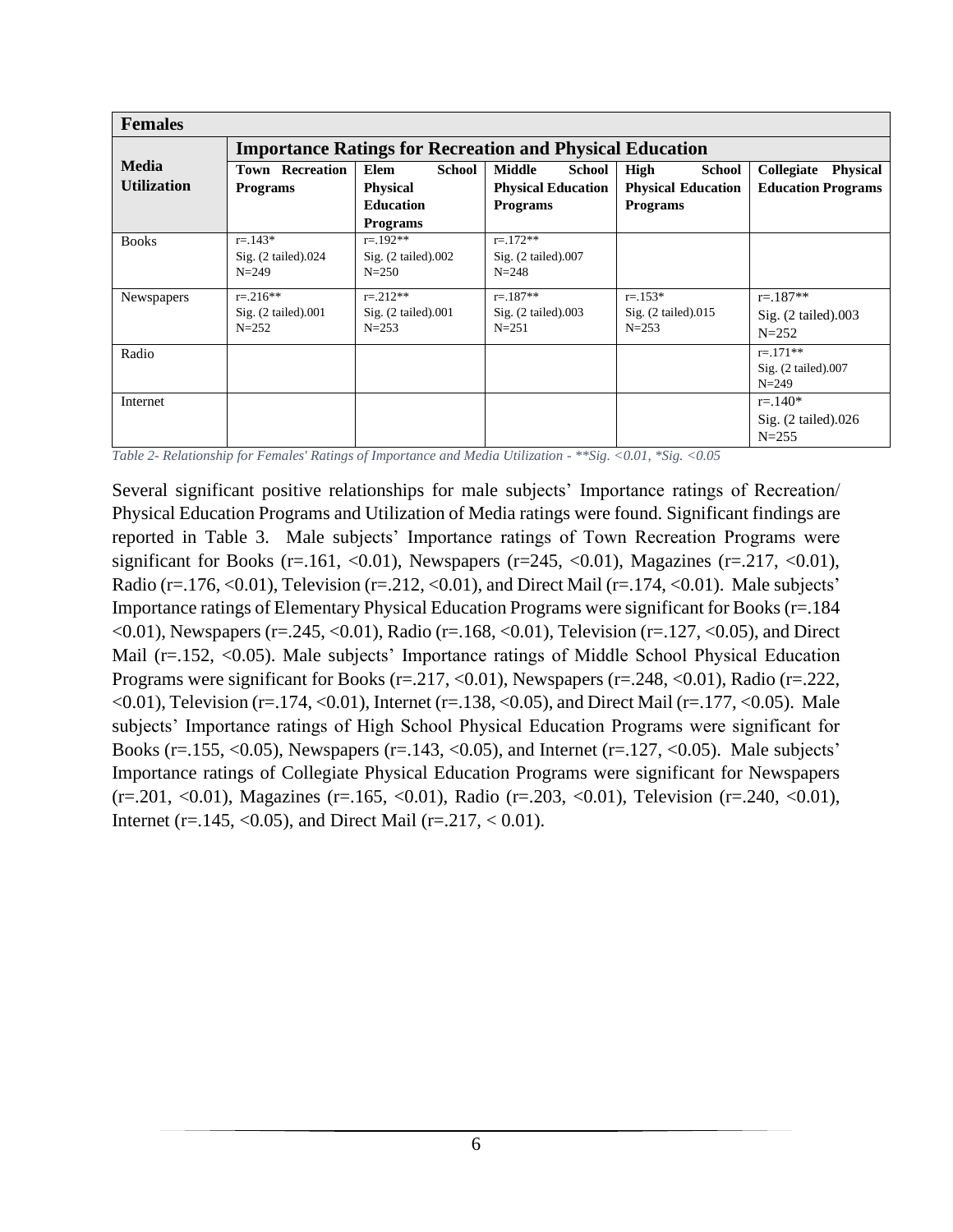| <b>Males</b>                       |                                                  |                                                                                        |                                                                                |                                                                       |                                                   |  |  |
|------------------------------------|--------------------------------------------------|----------------------------------------------------------------------------------------|--------------------------------------------------------------------------------|-----------------------------------------------------------------------|---------------------------------------------------|--|--|
|                                    | <b>Importance Ratings</b>                        |                                                                                        |                                                                                |                                                                       |                                                   |  |  |
| <b>Media</b><br><b>Utilization</b> | <b>Town Recreation</b><br><b>Programs</b>        | <b>School</b><br><b>Elem</b><br><b>Physical</b><br><b>Education</b><br><b>Programs</b> | <b>Middle</b><br><b>School</b><br><b>Physical Education</b><br><b>Programs</b> | High<br><b>School</b><br><b>Physical Education</b><br><b>Programs</b> | Collegiate Physical<br><b>Education Programs</b>  |  |  |
| <b>Books</b>                       | $r = 161**$<br>Sig. (2 tailed).009<br>$N = 258$  | $r = 184**$<br>Sig. (2 tailed).003<br>$N = 259$                                        | $r = 217**$<br>Sig. (2 tailed).000<br>$N = 258$                                | $r = 1.55*$<br>$Sig.$ (2 tailed).000<br>$N = 259$                     |                                                   |  |  |
| Newspapers                         | $r = 245**$<br>Sig. (2 tailed).000<br>$N = 248$  | $r = 245**$<br>Sig. (2 tailed).000<br>$N = 251$                                        | $r = 248**$<br>$Sig.$ (2 tailed).000<br>$N = 250$                              | $r = 143*$<br>Sig. (2 tailed).023<br>$N = 251$                        | $r = 201**$<br>Sig. (2 tailed).001<br>$N = 250$   |  |  |
| Magazines                          | $r = 217**$<br>Sig. (2 tailed).001<br>$N = 248$  |                                                                                        |                                                                                |                                                                       | $r = 165**$<br>$Sig.$ (2 tailed).009<br>$N = 248$ |  |  |
| Radio                              | $r = 176$ **<br>Sig. (2 tailed).005<br>$N = 250$ | $r = 168**$<br>Sig. (2 tailed).007<br>$N = 251$                                        | $r = 222**$<br>Sig. (2 tailed).000<br>$N = 250$                                |                                                                       | $r = 0.203**$<br>Sig. (2 tailed).001<br>$N = 250$ |  |  |
| Television                         | $r = 212**$<br>Sig. (2 tailed).001<br>$N = 259$  | $r = 127*$<br>Sig. (2 tailed).041<br>$N = 260$                                         | $r = 174**$<br>Sig. (2 tailed).005<br>$N = 259$                                |                                                                       | $r = 240**$<br>Sig. (2 tailed).000<br>$N = 259$   |  |  |
| Internet                           |                                                  |                                                                                        | $r = 138*$<br>Sig. (2 tailed).024<br>$N = 269$                                 | $r = 127*$<br>Sig. $(2 \text{ tailed})$ .036<br>$N = 270$             | $r = 145*$<br>Sig. (2 tailed).017<br>$N = 269$    |  |  |
| Direct Mail                        | $r = 174**$<br>Sig. (2 tailed).004<br>$N = 274$  | $r = 152*$<br>$Sig.$ (2 tailed).012<br>$N = 275$                                       | $r = 177**$<br>Sig. (2 tailed).003<br>$N = 275$                                |                                                                       | $r = 217**$<br>Sig. (2 tailed).000<br>$N = 275$   |  |  |

*Table 3- Relationship for Males' Ratings of Importance and Media Utilization - \*\*Sig.<0.01, \*Sig. <0.05*

#### **Discussion**

The results of the tests of differences between males and females found differences in gender for Ratings of Importance of Town recreation and physical education programs. Females rated the importance of Town Recreation Programs, Elementary School Physical Education Programs, and Middle School Physical Education Programs significantly different from males. Interestingly, there were no significant differences between male and females' ratings of level of importance for High School or Collegiate Physical Education Programs. One plausible reason for the lack of significant difference between the genders at these levels may be due to the often-limited required curricula for physical education in many high school and collegiate programs. These results need to be further investigated in future studies to determine if the perceived value of physical education is influenced by curricular requirements.

The results of the data analysis on the significant differences between males and females' ratings of importance of the Town Recreation, Elementary School, and Middle School physical education programs may be of special interest to marketing professionals and practitioners responsible for the promoting physical education programs.

A separate but equally valuable set of findings emerged in this study regarding the significant positive relationships for male and females' ratings of their utilization of various forms of media and their ratings of importance of physical education programs. A total of ten significant positive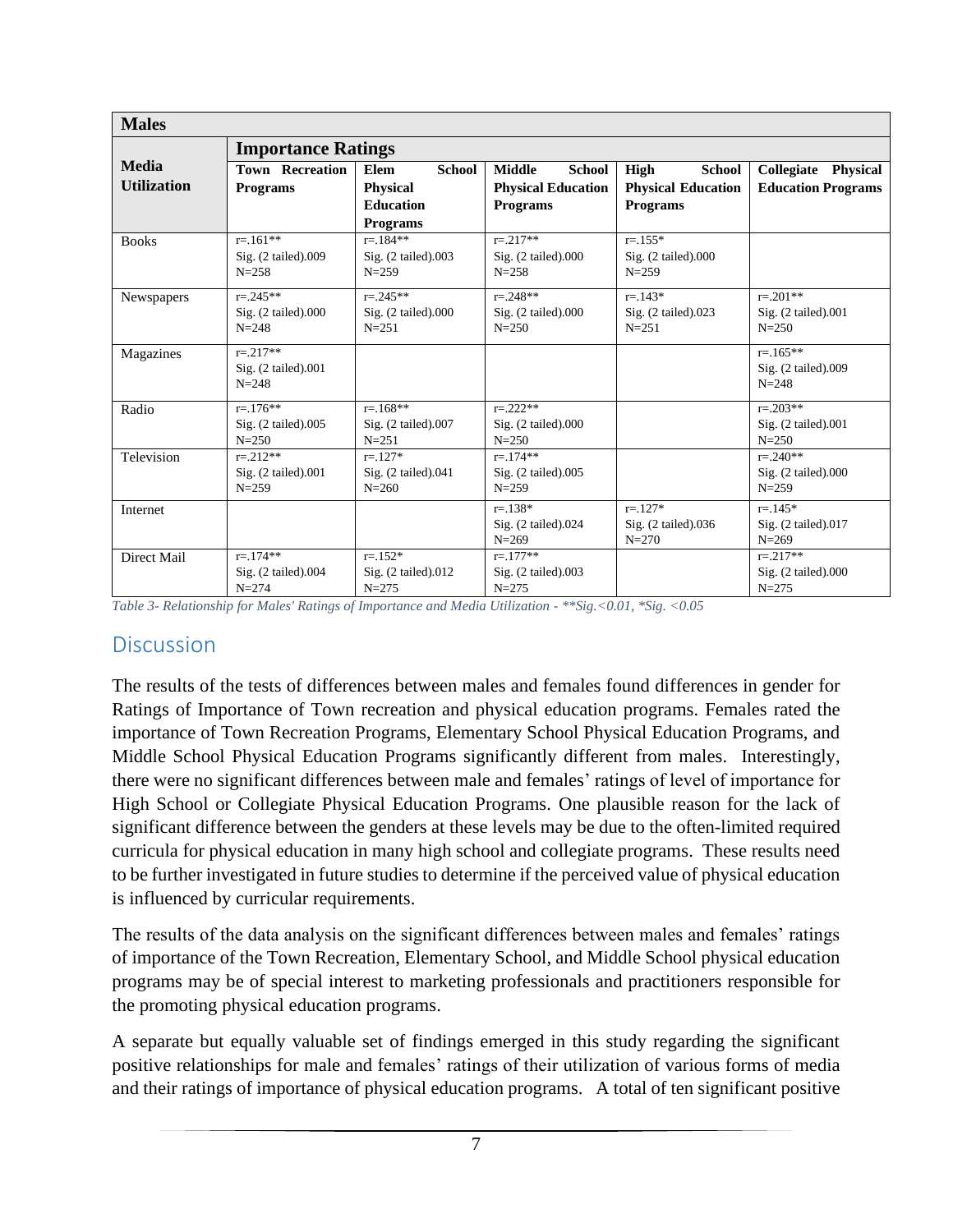correlations for females' level of media utilization and ratings of importance of recreation and physical education programs were found in this study. Seven of the ten significant positive correlations were at alpha  $\leq 0.01$ , while three were at alpha  $\leq 0.05$ . There were also a total of twenty-six significant positive correlations for males' level of media utilization and ratings of importance of recreation and physical education programs found in this study. Nineteen of the twenty-six significant positive correlations were at alpha <0.01, while three were at alpha <0.05.

# Limitations and Implications for Future Research

While the authors believe that the results of this study provide additional insight into how males and females' media utilization may influence their ratings of importance of recreation and physical education programs, additional research may provide a better understanding of the underlying reasons for these results.

One limitation of this study stems from the use of the correlation analyses. The significant findings from the correlation analyses yielded positive correlations (as the level of media usage increased the rating of importance also increased and similarly as the level of media utilization decreased the level of the importance decreased for recreation and physical education). Correlation analyses although helpful, are limited because they do not indicate causality but rather measure the strength of the associations, and the direction of the relationships.

# Implications for Managerial/Industry Stakeholders

Sport and recreation professionals may benefit from the results of this study by knowing how gender differences influence the reception of promotional messages. Recognizing these differences may in turn enhance efforts to decrease employee insurance costs, increase participation in recreation programs, and increase overall well-being.

# References

Brody, Jane E. (2019), "Sleep Apnea Can Have Deadly Consequences", New York Times, Late Edition (East Coast); New York, N.Y. [New York, N.Y]28 May 2019: D.5.

Costanzo, Paul J. and Costanzo, Cynthia P. (2017), "Gender Differences in Marketer and Non-Marketer Dominated Sources of Health and Wellness Information," in Proceedings of the Atlantic Marketing Association Conference in Williamsburg, VA: 127-133, September 27 – 30, 2017.

Costanzo, Paul J. and Costanzo, Cynthia P. (2019), "Gender differences in marketer and nonmarketer-dominated sources of sustainable health and wellness information", *Journal of Global Scholars of Marketing Science*, Volume 29 Issue 1.

Davis, Alyssa and McGenney, Kyley (2013), "For U.S. Workers, Lack of Exercise Most Linked to Obesity, Other behavioral predictors include not eating healthy, depression", *Gallup*, May 8, 2013, https://news.gallup.com/poll/162359/workers-lack-exercise-linked-obesity.aspx.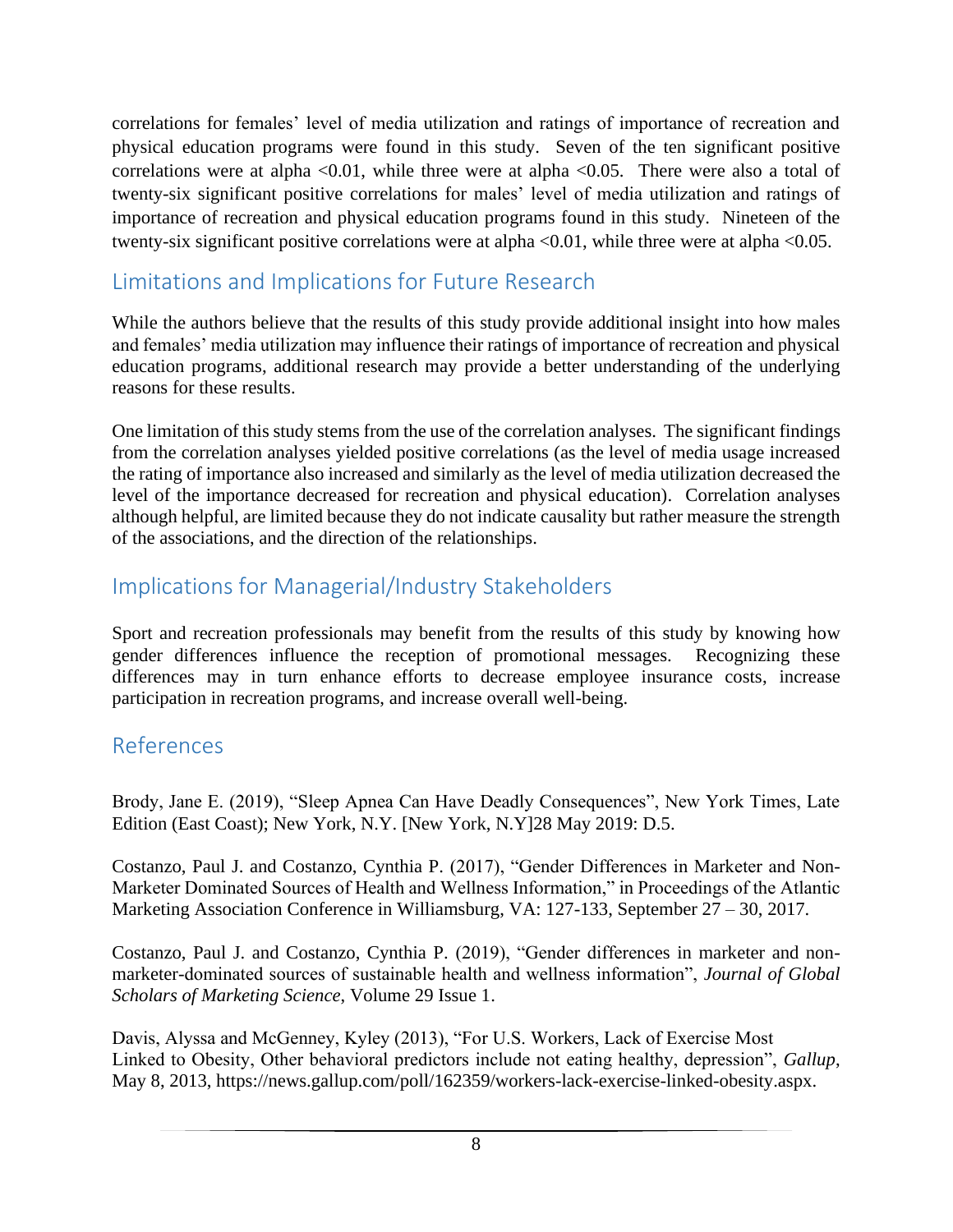Gerberding J.L., Marks J.S. (2004). "Making American fit and trim: steps big and small", *American Journal of Public Health,* 94: 1478-1479.

Graham, Dan J., and Graham, Judy F., (2008), "Improving media campaigns promoting physical activity: the underutilized role of gender", *International Journal of Nonprofit and Voluntary Sector Marketing,* Vol. 13, pp. 205-213.

Gray, Christine L., Messer, Lynne C., Rappazzo, Kristen M., Jagai, Jyotsna S., Grabich, Shannon C., Lobdell, Danelle T., (2018), "The association between physical inactivity and obesity is modified by five domains of environmental quality in U.S. adults: A cross-sectional study", *PLoS ONE*, Vol. 13 Issue 8, p1-14. 14p. DOI: 10.1371/journal.pone.0203301.

Hales, Craig M., Carroll, Margaret D., Fryar, Cheryl D., and Cynthia L. Ogden, (2017), "Prevalence of Obesity Among Adults and Youth: United States, 2015–2016", *NCHS Data Brief*, No. 288.

Hales, Craig M., Carroll, Margaret D., Fryar, Cheryl D., and Cynthia L. Ogden, (2020), "Prevalence of Obesity Among Adults and Youth: United States, 2017–2018", *NCHS Data Brief*, No. 360.

Healthcare Business Market Research Handbook 2017-2018.

Leahy, Jessica, Shugrue, Michael, Daigle, John, and Daniel, Harold, (2009), "Local and Visitor Physical Activity through Media Messages: A Specialized Benefits-Based Management Application at Acadia National Park", *Journal of Park and Recreation Administration*, Fall, Volume 27, Number 3 pp. 59-77.

Mowen, Andrew J., and Baker, Birgitta L. (2009), "Park, Recreation, Fitness, and Sport Sector Recommendations for a More Physically Active America: A White Paper for the United States National Physical Activity Plan", *Journal of Physical Activity and Health*, 6 (2), pp. 236-244.

Sparvero, Emily S., and Warner, Stacy (2019), "NFL Play 60: Managing the intersection of professional sport and obesity", *Sport Management Review*, 22, pp. 153-166.

Sports Marketing 2016-2017, 17<sup>th</sup> Edition, RKMA Market Research Handbook Series, Copyright 2016 by Richard K. Miller & Associates, pg. 28.

Sports Marketing 2018-2019, 18<sup>th</sup> Edition, RKMA Market Research Handbook Series, Copyright 2017 by Richard K. Miller & Associates.

U.S. Centers for Disease Control and Prevention, (2019). "Adult obesity causes and consequences".<https://www.cdc.gov/obesity/data/adult.html> , Accessed May 2 2019.

U.S. Department of Health and Human Services, (2019). CDC Nutrition, Physical Activity, and Obesity – Legislation. [https://chronicdata.cdc.gov/Nutrition-Physical-Activity-and-Obesity/CDC-](https://chronicdata.cdc.gov/Nutrition-Physical-Activity-and-Obesity/CDC-Nutrition-Physical-Activity-and-Obesity-Legisl/nxst-x9p4)[Nutrition-Physical-Activity-and-Obesity-Legisl/nxst-x9p4](https://chronicdata.cdc.gov/Nutrition-Physical-Activity-and-Obesity/CDC-Nutrition-Physical-Activity-and-Obesity-Legisl/nxst-x9p4) , Accessed May 30, 2019.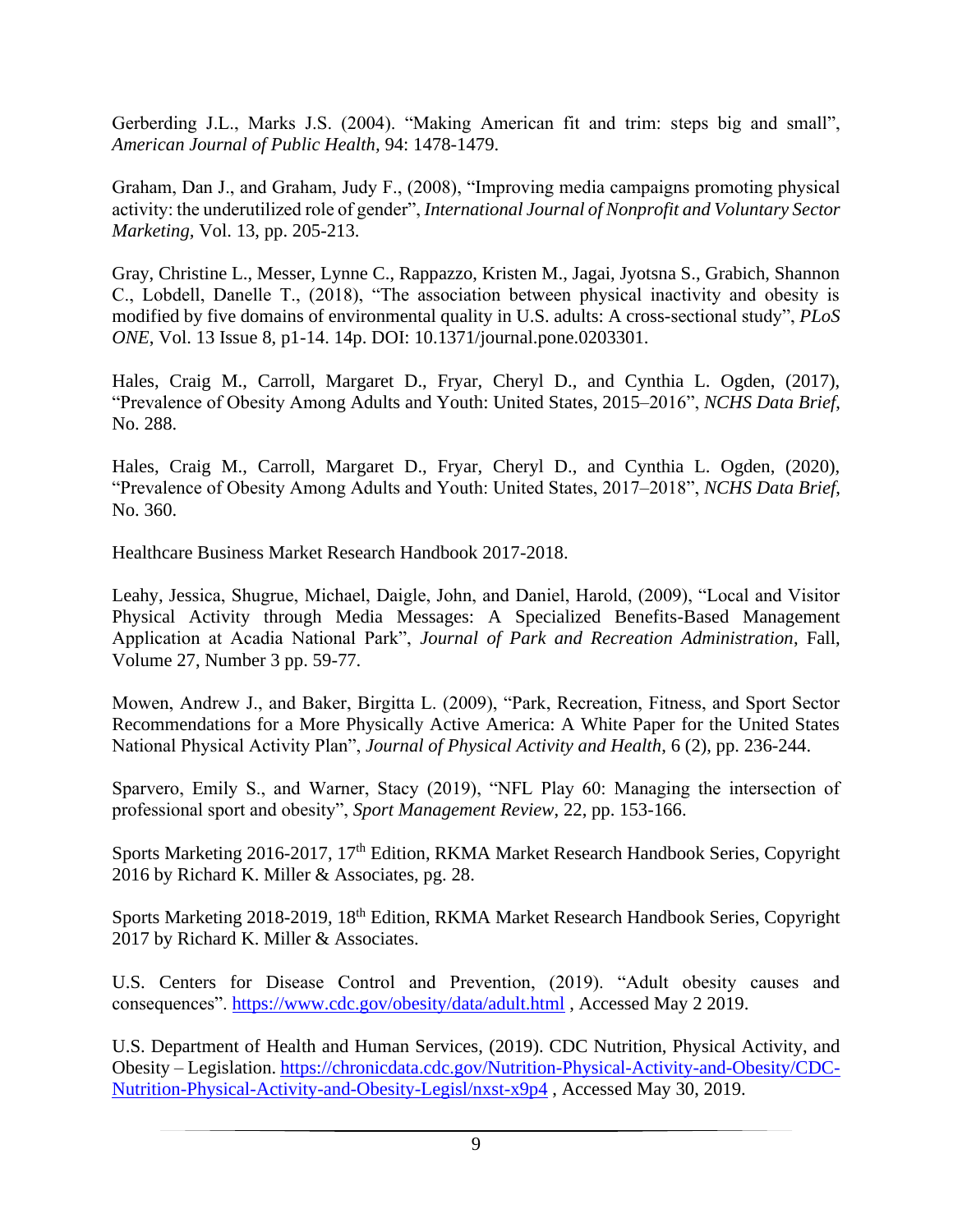# Appendix

#### **Consumer Health Information Questionnaire**

**Directions:** The following twelve questions are designed to assess the *Importance* you place on and the *Level of Knowledge* you have on the issues listed below. **Please circle a response to each question on both criteria; Importance and Level of Knowledge.** 

|                                                  | <b>Importance</b><br>$(1)$ Not At All <-> Very $(7)$ | <b>Level of Knowledge</b><br>$(1)$ Not At All <->Very $(7)$   |
|--------------------------------------------------|------------------------------------------------------|---------------------------------------------------------------|
| 1. Childhood obesity                             | 1 2 3 4 5 6 7 NA                                     | 1 2 3 4 5 6 7 NA                                              |
| 2. Healthy nutrition                             | 1 2 3 4 5 6 7<br><b>NA</b>                           | 2 3 4 5 6 7<br>NA                                             |
| 3. Regular exercise                              | 1 2 3 4 5 6 7 NA                                     | 1 2 3 4 5 6 7<br>NA                                           |
| 4. Elementary school physical education programs | 1 2 3 4 5 6 7<br><b>NA</b>                           | 1 2 3 4 5 6 7 NA                                              |
| 5. Town recreation programs                      | 1 2 3 4 5 6 7<br>NA                                  | 1 2 3 4 5 6 7<br>NA                                           |
| 6. Body Mass Index (BMI) for children            | 1 2 3 4 5 6 7 NA                                     | 1 2 3 4 5 6 7 NA                                              |
| 7. Middle school physical education programs     | 1 2 3 4 5 6 7 NA                                     | 1 2 3 4 5 6 7 NA                                              |
| 8. Body Mass Index (BMI) for <i>adults</i>       | 1 2 3 4 5 6 7 NA                                     | 1 2 3 4 5 6 7 NA                                              |
| 9. High school physical education programs       | 2 3 4 5 6 7<br>NA                                    | 2 3 4 5 6 7<br>NA                                             |
| 10. Body Mass Index (BMI) for teens              | 1 2 3 4 5 6 7 NA                                     | 1 2 3 4 5 6 7 NA                                              |
| 11. Collegiate physical education programs       | 2 3 4 5 6 7<br><b>NA</b>                             | 1 2 3 4 5 6 7 NA                                              |
| 12. Health risks associated with smoking         | 3 4 5<br><b>NA</b><br>$\mathbf{1}$<br>2<br>6 7       | 4 5 6 7<br>$\mathbf{1}$<br>2<br>$\overline{\mathbf{3}}$<br>NA |

**Please answer questions 13-16 to the best of your ability.**

13. List the three primary risk factors associated with heart disease according to The American Heart Association.

1.\_\_\_\_\_\_\_\_\_\_\_\_\_\_\_\_\_\_\_\_\_\_\_\_\_ 2. \_\_\_\_\_\_\_\_\_\_\_\_\_\_\_\_\_\_\_\_\_\_\_\_\_ 3. \_\_\_\_\_\_\_\_\_\_\_\_\_\_\_\_\_\_\_\_\_\_\_\_\_